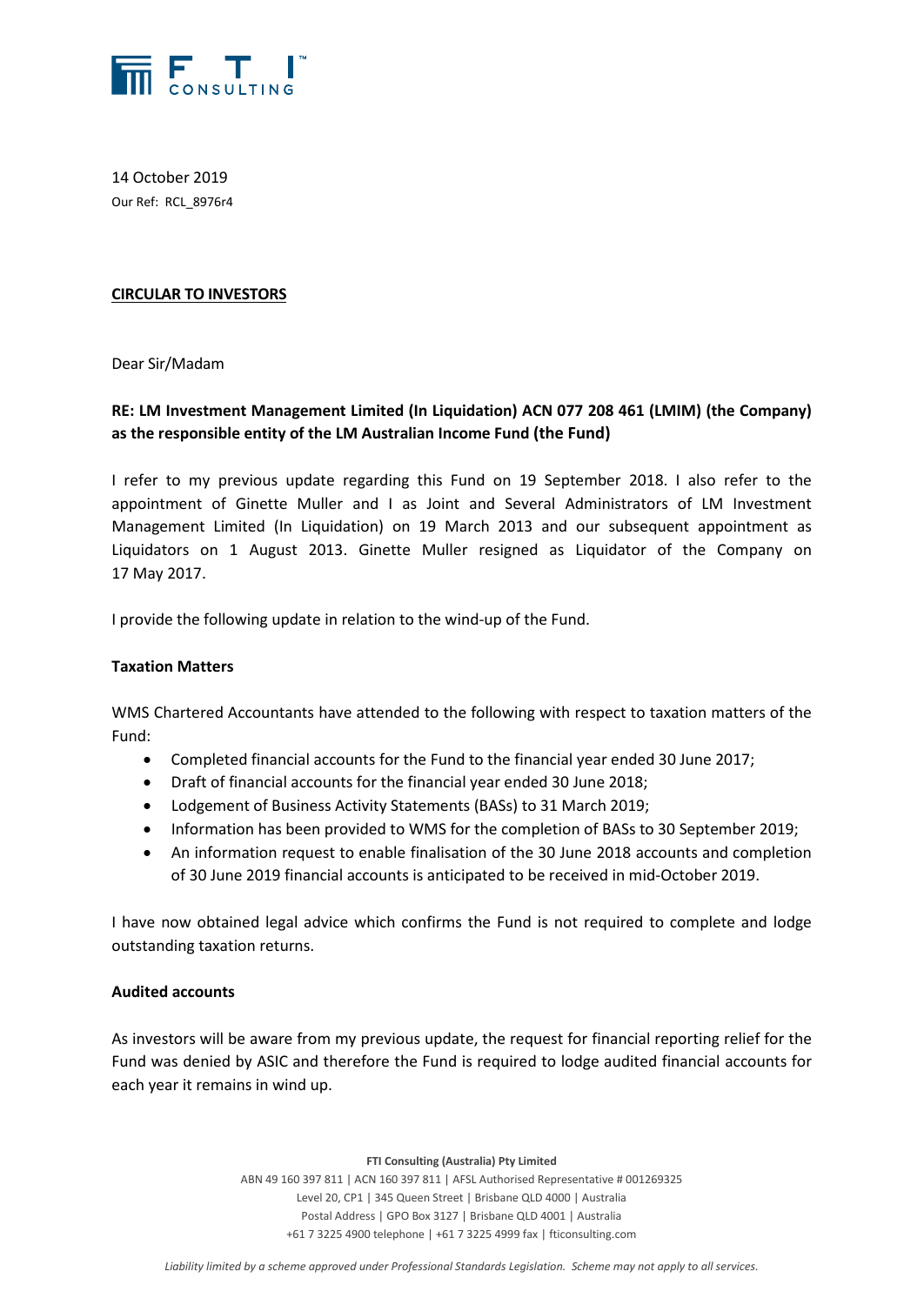Audited accounts for the financial years ended 30 June 2015 and 30 June 2016 have now been lodged by Thomas Noble and Russell (TNR). The 30 June 2017 financial accounts have been reviewed and the audited accounts are awaiting a final review by TNR prior to lodgement. Lodgement will occur in October 2019.

TNR continue to work closely with WMS Chartered Accountants to promptly complete the audits.

#### **Indicative Net Asset Value**

An **indicative** position of the Fund and estimated unit price as at 30 June 2018 is set out in the table below. All figures are in Australian Dollars (AUD).

| <b>LM Australian Income Fund NAV as at 30 June 2019</b> |               |
|---------------------------------------------------------|---------------|
| <b>Item</b>                                             | <b>Amount</b> |
| Cash at Bank                                            | \$9,159,212   |
| <b>Total Fund Assets</b>                                | \$9,159,212   |
|                                                         |               |
| Less:                                                   |               |
| <b>Fund Payables</b>                                    | $-53,127$     |
| <b>Total Fund Payables</b>                              | $-53,127$     |
|                                                         |               |
| Indicative Net Assets as at 30 June 2019                | \$9,156,085   |
| <b>Estimated AUD equivalent units at 30 June 2019</b>   | 41,256,815    |
| <b>Estimated Unit Price as at 30 June 2019</b>          | SO.22         |

The estimated asset and unit values are expressed in AUD equivalents and are subject to daily market fluctuations. AUD equivalent units have been calculated based on the Australian Taxation Office and Reserve Bank of Australia foreign currency exchange rates for the year ended 30 June 2019. Accordingly, they are subject to change without notice to members.

For the purposes of presenting an indicative net position, the known invoiced liabilities of the Fund at 30 June 2019 which remained unpaid on that date have been included. The net asset position is calculated before consideration of future wind-up costs (including custody fees, accounting and audit costs, and Liquidator remuneration and out of pocket expenses) not yet invoiced or yet to be incurred or determined by the Court. These future costs are expected to be relatively significant considering the ongoing work required in relation to finalising the outstanding taxation and audit matters. I will do everything possible to minimise the ongoing wind-up costs.